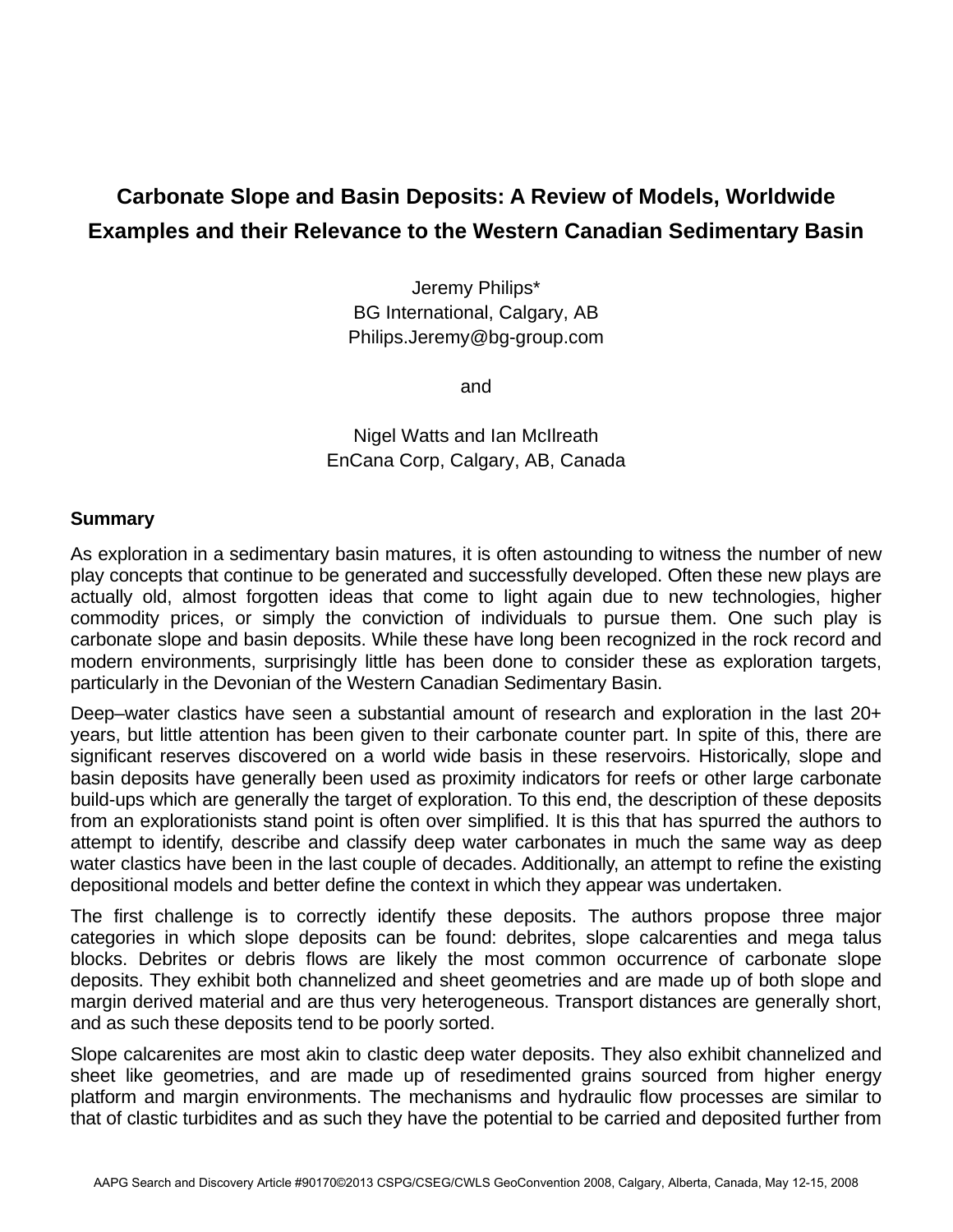their original sediment source. The resultant deposits can show grading that can manifest themselves in much the same way as clastic turbidites, although observations suggest that there are narrower ranges for grains sizes likely due to sorting and winnowing at the time of original deposition.

Perhaps the most impressive of all of these deposits are the mega talus blocks. These are margin derived blocks that have catastrophically detached from the main margin and have tumbled into the slope environments flanking a reef. Their range in size can be from a few meters to hundreds of meters, depending on their original deposition and the mechanism(s) for failure. These perhaps make the most enticing exploration targets since they are large, carry similar reservoir properties to that of a carbonate reef margin, and have been defined seismically. *Note: a core display around these particular deposits will be given by the same authors focussing on the Devonian of Western Canada.* 

Much difficulty can be encountered when trying to describing deep water carbonates in the subsurface because generally there is very little core data available. Additionally, some of these deposits can easily be interpreted incorrectly. One such example is the interpretation of large talus blocks as pinnacle reefs residing basinward of a carbonate reef margin: the log data would look very similar, as would overall seismic expression. Even core would look similar on a cursory overview. However, through integration of surface and subsurface rock data, seismic, and application of an appropriate model, the explorationist can correctly interpret these environments and begin to predict their presence and character.

On a worldwide basis, the economic significance of deep water carbonate deposits can not be understated with estimates of discovered recoverable resources exceeding 41 Billion BOE (C&C Reservoirs). More striking is that these discoveries are thus far located in only seven sedimentary basins, the largest of which is the Poza Rica field in the Tampico Embayment, Gulf of Mexico (Enos, 1977) which alone accounts for 32 Billion BOE. When deep water clastic reservoirs were in their exploration infancy, as deep water carbonates are today, their worldwide picture was very similar. A move to better understand these depositional environments and exploration perseverance could in time yield a picture similar to that of deep water clastics. Through linking old ideas with new exploration practices, and better understanding the rocks being drilled, these plays may prove very prolific in old and new exploration basins.